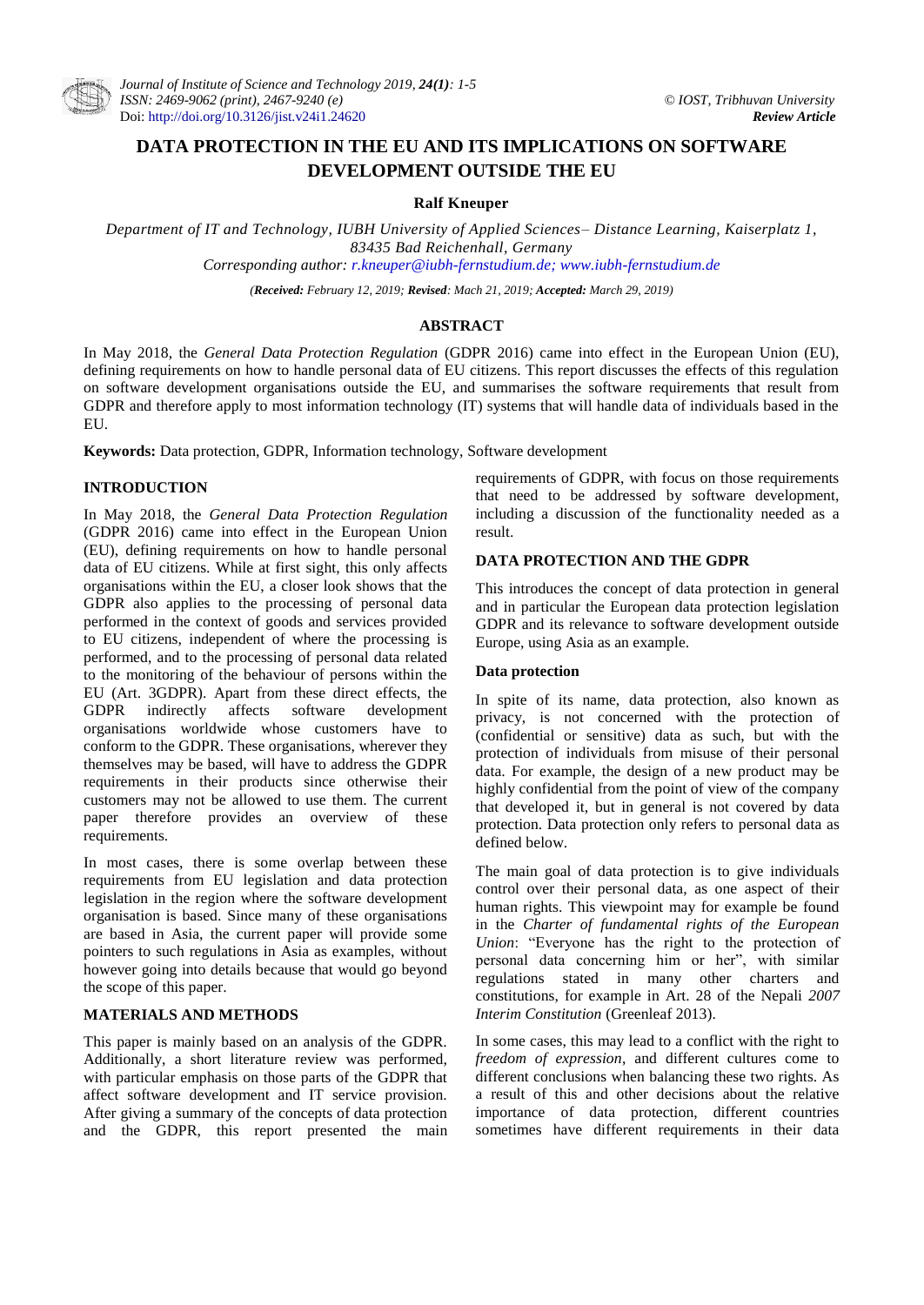protection legislation, even though over the last few years, world-wide data protection legislation did converge to some extent.

For example, various Asian countries introduced data protection legislation such as the *Philippines Data Privacy Act* as updated in 2016, the *Singapore Personal Data Protection Act*, and the *Indian Data Protection Law* currently under discussion. Nepal's *Right to Information Act* of 2007 defines a number of similar data privacy regulations, despite its somewhat different focus (Greenleaf 2013). Though not legally binding, the Asia-Pacific Economic Cooperation's *APEC Privacy Framework* (APEC 2015) also states similar requirements. Of course, the requirements stated in these different laws are not identical, but in most cases are rather similar. China is a somewhat different case since here the "Social Credit System" increases surveillance of individuals by the state, while the *Data Privacy Standard* introduced in 2018 defines data protection requirements for private business similar to those of the GDPR (Magee 2018).

Overall, software development organisations world-wide will therefore have to adhere to their national data protection legislation as well as to the EU legislation discussed in this paper. It is important in this context to note the relationship and the difference between data protection and IT security. IT security starts from the viewpoint of the organisation and considers how to protect the organisation's own data. In data protection, the organisation needs to consider how to protect data about other people, often outside the organisation, which is one of the reasons why it is required by law and not left to the organisations involved. Data protection and IT security are both concerned with the protection of data but against different types of threats, even though the methods and tools used to do so will overlap to a considerable extent. Without adequate IT security, data protection cannot be implemented. The IT security requirements are outlined especially in Art. 32 GDPR and include the classic CIA triade (Confidentiality, Integrity and Availability) but also resilience as a requirement.

#### **Personal data**

As stated above, data protection only applies to personal data, defined as "any information relating to an identified or identifiable natural person" (Art. 4, item 1 GDPR). Examples of such personal data range from very simple data such as "X has the email address ...", via "the user with IP address X has visited the website Y", to rather critical and highly confidential data such as health data. These examples show that the level of protection needed may vary considerably, but the GDPR starts from the basic assumption that it should be up to the individuals concerned to decide about the amount of processing performed on their personal data.

To distinguish different risk levels, GDPR distinguishes two categories of personal data. Apart from normal personal data, there are "special categories of personal data" with additional restrictions on their processing, and additional requirements on their protection. Special categories of personal data involve "personal data revealing racial or ethnic origin, political opinions, religious or philosophical beliefs, or trade union membership, ... genetic data, biometric data for the purpose of uniquely identifying a natural person, data concerning health or data concerning a natural person's sex life or sexual orientation"(Art. 9 GDPR). Nevertheless, organisations will have to go beyond these two categories of personal data to implement data protection and analyse in more detail the risks to the data subjects that arise from the processing of their data.

For some applications, it is possible to work with anonymous rather than personal data, in which case all the following statements on the processing of personal data are no longer applicable. However, when doing so one needs to verify that the "anonymized" data indeed no longer allow the identification of the individuals concerned. Just deleting the name or some other identifier in most cases is not sufficient to make the data genuinely anonymous. Similarly, using a tracking cookie on a website to identify repeated visits by the same individual defines a pseudonym but does not lead to anonymous data.

#### **Roles involved in data protection**

The GDPR distinguishes three different roles involved in data protection (see Art. 4GDPR):

- The *data subject* is the person whose data are processed and who needs adequate protection. This may include (individual) customers, employees, visitors to a company website, and many other individuals. In the current context, the data subjects will usually reside in Europe and have no direct relationship to the companies under consideration.
- The *controller* is the entity that is responsible for how data are processed within an organisation and may be the customer of the software development organisation discussed here. To a limited extent, software development organisations may also be the controller, for example regarding personal data collected via its website aimed at European customers or when offering Software as a Service (SaaS).
- The *processor*, finally, is the entity that does the actual processing of data, following the rules set by the controller. The processor and controller may be the same entity, in which case one usually just talks about the controller, or they may be different entities, in which case a contract between the two is required to ensure that the controller does actually control the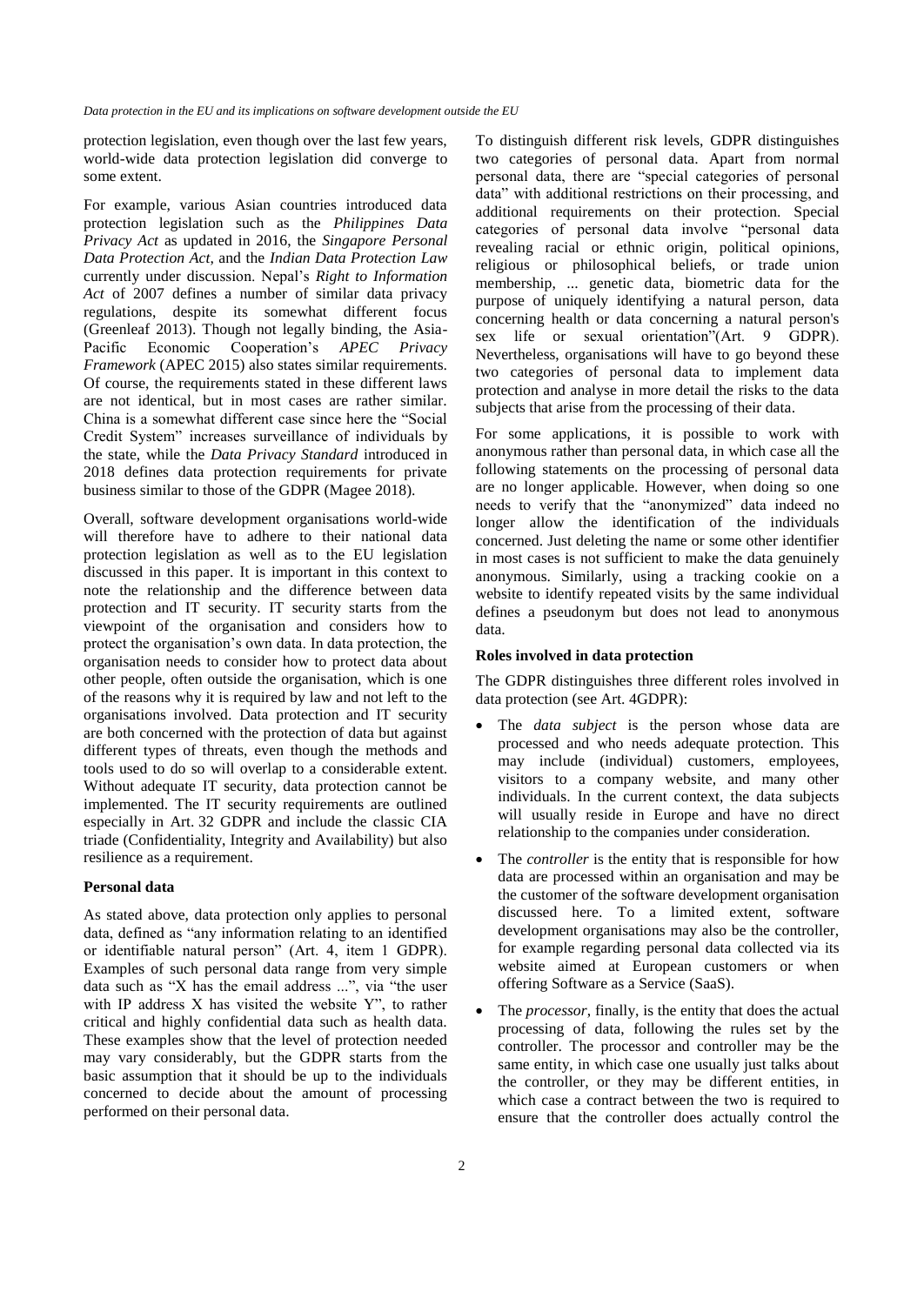processing, and the processor follows the rules set by the controller.

In the current context, the software development organisation will in general be a supplier to the controller or the processor, and therefore only indirectly be affected by the GDPR. If, however, the software organisation does not only develop the software but also run a service based on this (or other) software, then it may itself become the controller or processor, which is, however, outside the scope of this paper.

## **GDPR requirements for non-EU software development organisations**

This section summarises the main requirements set by the GDPR and their relevance on software development organisations working for EU customers.

# **Data protection regarding cooperation with European customers**

When working for a European customer, an organisation will usually collect a certain amount of basic personal data about its contacts at the customer organisation, at a minimum names and contact details such as e-mail addresses and telephone numbers. While these data will in general not be critical, the individuals concerned must at least be informed about the fact that their data are stored and about their legal rights (Art. 12, 13 and 14 GDPR).

A second set of requirements concerns the company's website. If the development organisation's website addresses (among others) EU customers, visitors to the website must be informed about the personal data collected about them via website logging, the use of analysis tools such as Google Analytics, cookies or similar, the processing performed on these data, and the data subject's legal rights.

# **Data protection in software development**

The requirements on data protection as defined in the GDPR (or other, similar regulations) lead to a number of requirements on software developed for use by companies controlling data of individuals in the EU. The current section will discuss these requirements in some details. However, a major challenge in this context is that customers will not always state these requirements on their own, and sometimes are not even keen on satisfying them in the first place. In such cases, it is important for the software development organisation to at least know and point out these GDPR requirements so that one can discuss about how to implement them.

## **Addressing the GDPR principles**

The core ideas of the GDPR are presented in Article 5, which defines a set of principles that need to be satisfied in the processing of personal data:

*Lawfulness, fairness and transparency*: In particular, these principles state that the processing of personal data is forbidden unless one of six lawfulness conditions defined in Art. 6 GDPR is satisfied, such as consent by the data subject or "processing is necessary for the purposes of the legitimate interests pursued by the controller". This principle has to be addressed by appropriate organisational steps, while the software and its developers have very limited influence on their satisfaction.

*Purpose limitation:* It requires that personal data may only be used for the purpose for which they were originally (and lawfully) collected. In this case, the software and its developers have some but limited influence. The main requirement here states that before using personal data collected in one data base by some other application or for some other purpose, software development needs to ensure that the customer of the software development organisation (the controller or processor) is aware of this new use and confirms that this is legitimate.

*Data minimisation*: The use of personal data is to be reduced to the minimal extent necessary for its purpose. Storing personal data "just in case ..." is forbidden, which can become a serious problem in the context of big data. To implement this principle, the software development organisation needs to limit the personal data collected, stored and processed to the minimum genuinely needed for the purpose of the software. For example, if the data are only used for calculating aggregated parameters such as average or maximum, there is no need to include any identifying information and the data should be stored in an anonymised format. Any attributes that are not needed or used must not be collected and stored, even if they might possibly be useful for some future data analysis.

*Accuracy*: The controller and / or processor need to ensure that the personal data are accurate and up-to-date. Accuracy of personal data can be achieved or at least improved by standard data quality measures such as selection lists rather than free text fields for data entry where adequate, consistency checking of input data, and by providing functionality for correcting data once they are no longer accurate.

*Storage limitation*: It is closely related to data minimisation and requires that personal data are stored no longer than necessary. This principle is more complex to implement. It requires functionality to identify personal data that are no longer needed and to delete it or, if the data need to be stored to satisfy relevant legal requirements, to restrict access to these data so they can no longer be accessed for any other purpose.

*Integrity and confidentiality*: It requires that personal data are protected adequately to ensure that only people that are entitled to do so can read or write these data. To implement these principles, the software system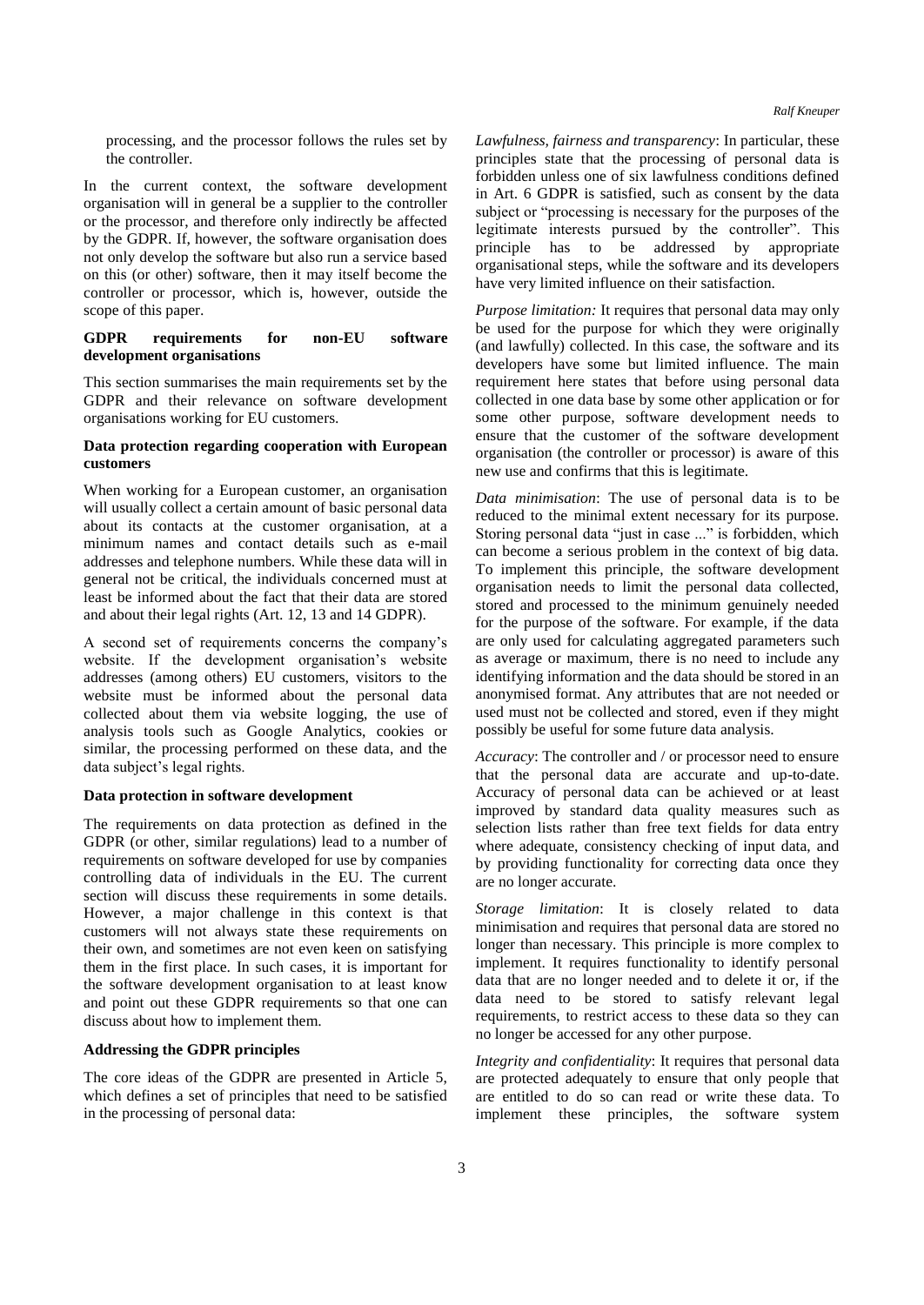developed needs to incorporate adequate IT security measures such as user authentication and user permissions, typically based on defined roles.

*Accountability*: Finally, requires that the controller does not just conform to the above principles but is able to demonstrate this compliance. The task of the software development organisation mainly involves providing appropriate documentation to support the controller in this demonstration.

#### **Addressing the rights of the data subjects**

In addition to the principles described above, the GDPR defines a number of rights of the data subject. These rights lead to additional requirements on software systems, since many of them can only be implemented by incorporating suitable functionality into the system. To some extent, these rights look – though from a different angle – at the same topics as the principles above, thus leading to the same or at least similar software requirements. The main important rights in this context are:

*Right of transparent information (Art. 12 GDPR)*: Data subjects are entitled to information about the handling of their personal data in a transparent and easy-to-understand way. This right does not imply any requirements on the software itself but on its documentation, which must allow to easily identify the personal data that within the software system.

*Right of information (Art. 13, 14 GDPR)*: Data subjects have the right to be informed about the processing of their personal data. Like the previous right, this leads to requirements on the documentation rather than the software itself.

*Right of access (Art. 15 GDPR)*: Data subjects have the right to ask for the personal data stored about them, and the processing performed on these data. This right implies that the software system must provide the functionality to identify and report all stored data about any specific individual. While this may be reasonably easy for structured data, for example in a typical customer data base, it can become extremely complex when unstructured data are involved, such as text documents, emails etc. Nevertheless, without such functionality a controller or processor organisation will not be able to answer the relevant questions by data subjects as required.

*Right to rectification (Art. 16 GDPR)*: Data subjects have the right to request the correction of incorrect data stored about them. Implementing this right builds on the functionality needed for the previous rights. Again, this in general is not too difficult for structured data but can be very difficult for unstructured data. Additionally, there is the challenge to ensure that every instance of redundant data is corrected, possibly across multiple systems.

*Right to erasure* (sometimes also called the "right to be forgotten"; Art. 17 GDPR) and right to restriction of processing *(Art. 18 GDPR)*: Data subjects have, under certain conditions, the right to request that personal data about them is deleted or if for some reason this is not possible, for example because the data need to be stored for legal reasons to restrict the processing of these data. Probably the best known example of what the right to erasure involves is the Google search engine, where this right was first introduced by the European Court. Under certain conditions, Google must ensure that entries found by the search engine and concerning a certain person are not shown to users if this person requests so. In the case in point, the individual concerned had gone bankrupt many years earlier, and requested that information about this bankruptcy no longer be shown in Google searches. Expressing the right to erasure as general software requirements, there must be a function that allows the deletion of personal data and going beyond simple deletion, there must be a "black list" of data subjects for which (selected) personal data will not be processed in the future even if that would usually be the case. For example, it must be ensured that a person that has asked to be removed from the list of potential customers receiving marketing material will not be added again later based on a different source. Similarly, if data may not be deleted, at least access to these data must be restricted.

*Right to data portability (Art. 20 GDPR)*: Data subjects have the right to transfer data provided by them to a different processor, e.g. if they want to move to a different provider for a certain service. The right to data portability is another challenge to software development, and the exact requirements resulting from it are still under discussion. To implement it, the software needs to provide some export functionality for the personal data that were provided by a data subject, in some structured, common and electronic format. Unfortunately, in many cases it is unclear what counts as an adequate format for the data export. Similarly, the systems need to have suitably import function as well, which may be even more difficult if there is no standard format to import.

*Right to object (Art. 21 GDPR)*: Data subjects have, under certain conditions, the right to object to the processing of personal data about them. This leads to essentially the same functional requirements as the rights to erasure and to the restriction of processing, even though there are slightly different legal triggers when this functionality is needed.

## **Addressing other GDPR concepts**

In addition to the principles and rights listed above, there are many more requirements in GDPR, some of which are relevant in the current context and will be discussed in the following.